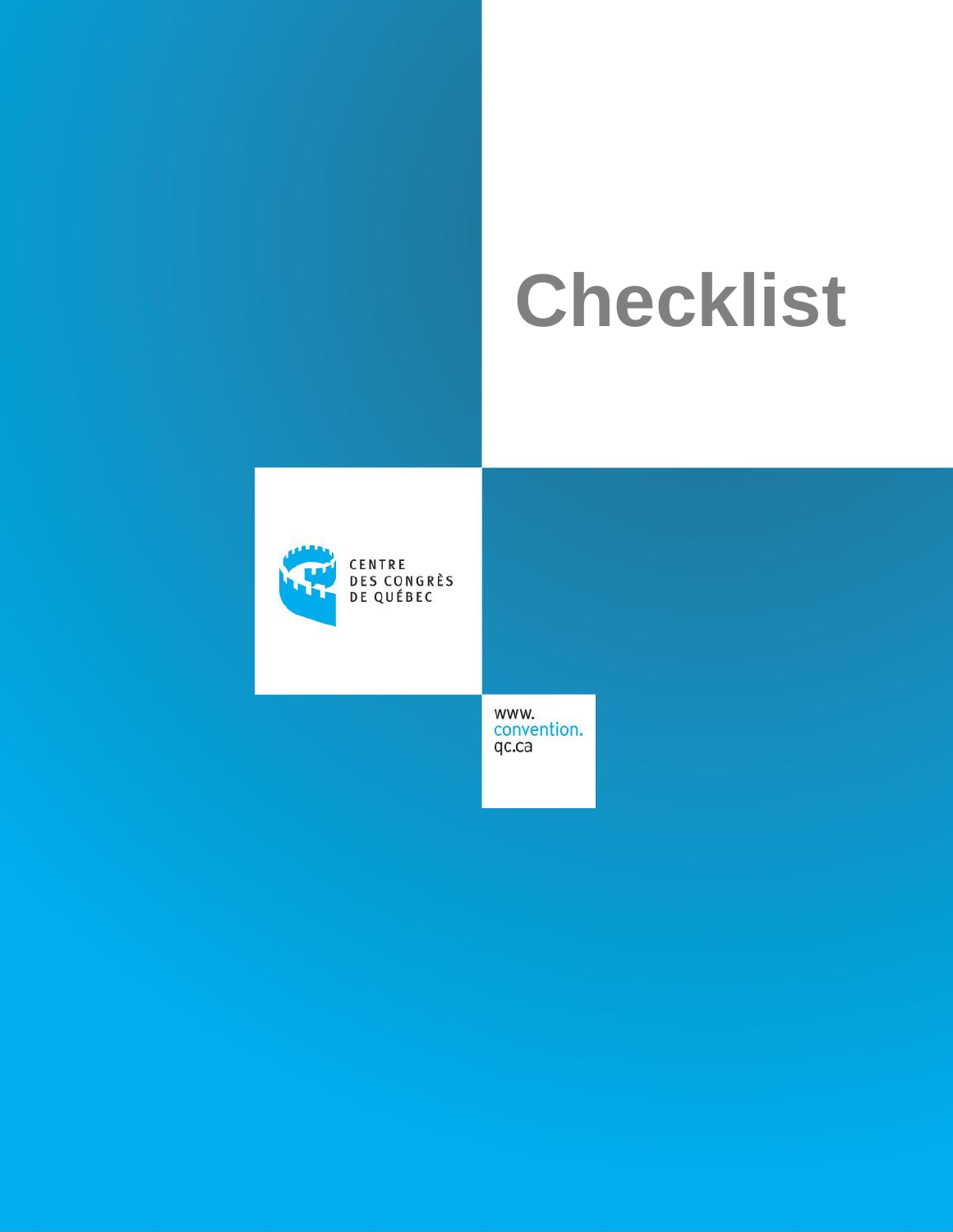## **CHECKLIST**

We know that there are many details to review when organizing an event. That is why we have put together the following checklist to help you make sure everything runs smoothly.

Your event coordinator will be pleased to discuss the following points, throughout your event preparation.

**Set-up:**

| Obtain the correct shipping address for all deliveries.                                                                |        |  |
|------------------------------------------------------------------------------------------------------------------------|--------|--|
| Are there banners to be hung inside or outside the Convention Centre.                                                  |        |  |
| Room set-up:                                                                                                           |        |  |
| Style of set-up (theatre, classroom, round table, etc.).                                                               |        |  |
| Number of expected people.                                                                                             |        |  |
| Number of speakers at the head table.                                                                                  |        |  |
| Standard or tabletop lectern.                                                                                          |        |  |
| Size of stage, location of steps.                                                                                      |        |  |
| Size and width of drapes.                                                                                              | $\Box$ |  |
| Décor or props to install.                                                                                             | $\Box$ |  |
| Office equipment and furniture rental needs (copier, fax machine, etc.) You may<br>refer to our list of suppliers.     | П      |  |
| Internet, phone lines, walkie-talkies.                                                                                 |        |  |
| Extra tables for document display, easels, flipcharts, water fountain, etc.                                            |        |  |
|                                                                                                                        |        |  |
| <b>Exhibition:</b>                                                                                                     |        |  |
| Exhibit supplier or decorator.                                                                                         |        |  |
| Number of exhibitors.                                                                                                  |        |  |
|                                                                                                                        |        |  |
| Your supplier should provide you with a floor plan showing booth numbers. Your<br>plan must get the Centre's approval. |        |  |
| Set-up and teardown schedule.                                                                                          |        |  |
| Access hours for exhibitors.                                                                                           | □      |  |
| Show schedule.                                                                                                         | $\Box$ |  |
| Services included in booth rental (electricity, handling, booth cleaning. etc.).                                       | $\Box$ |  |
| Public address system requirements in the exhibit hall during exhibit hours.                                           | $\Box$ |  |
| Show office requirements (Internet access, telephone, etc.).                                                           | $\Box$ |  |
| Security requirements in the exhibit hall.                                                                             |        |  |
| All printed or aired advertisement must receive the Centre's approval.                                                 |        |  |
| Your supplier in transportation.                                                                                       |        |  |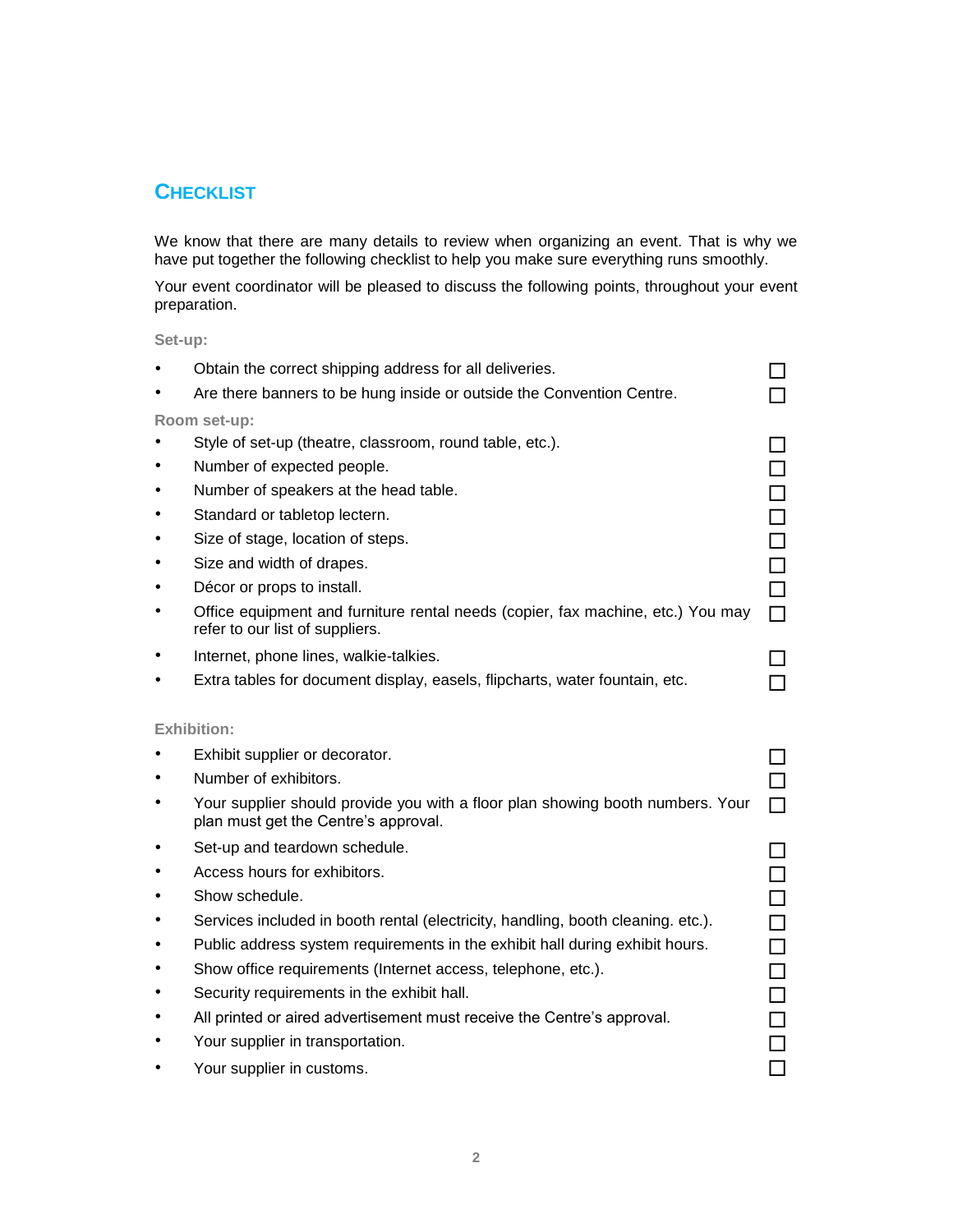Customized purchase order forms are available for your exhibitors:

| $\bullet$ | Hanging                    | Plumbing                   |  |
|-----------|----------------------------|----------------------------|--|
| $\bullet$ | <b>Electrical services</b> | Security                   |  |
| $\bullet$ | Storage                    | Telephony                  |  |
| $\bullet$ | Handling                   | <b>Temporary Personnel</b> |  |
| $\bullet$ | Booth cleaning             |                            |  |

Please **allow one week** for the preparation and e-mail delivery of purchase orders.

We strongly recommend that you prepare an **Exhibitor's Handbook**, which must be approved by your Event Coordinator prior to distribution to exhibitors. Please refer to the **[Exhibitor's Handbook Reference Manual o](https://www.convention.qc.ca/wp-content/uploads/2017/08/Exhibitors_Handbook_08.pdf)n our website or ask your Event Coordinator for a** list of items to include.

**Shows and Entertainment:**

- Companies involved in your event (decoration, sound, lighting...)
- Set-up and teardown schedule and the set of the set of the set of the set of the set of the set of the set of the set of the set of the set of the set of the set of the set of the set of the set of the set of the set of th
- Specific electrical and/or telecommunications requirements for the activity  $\Box$
- Activity schedule, program and / or script  $\Box$
- $\bullet$  Size of stage  $\Box$
- $\bullet$  Dance floor  $\Box$
- Number of guests and the set of the set of the set of the set of the set of the set of the set of the set of the set of the set of the set of the set of the set of the set of the set of the set of the set of the set of the
- Reserved tables for special guests, numbered tables  $\Box$
- Performers: dressing room requirements, performers' needs and contact person  $\square$
- $\bullet$  Deliveries related to the activity (table centerpieces, decorative items, etc.)  $\Box$

Indoor pyrotechnical effects are strictly regulated. Any pyrotechnics must receive approval from both the Centre and the Québec City Fire Department, two weeks **before** the event date.